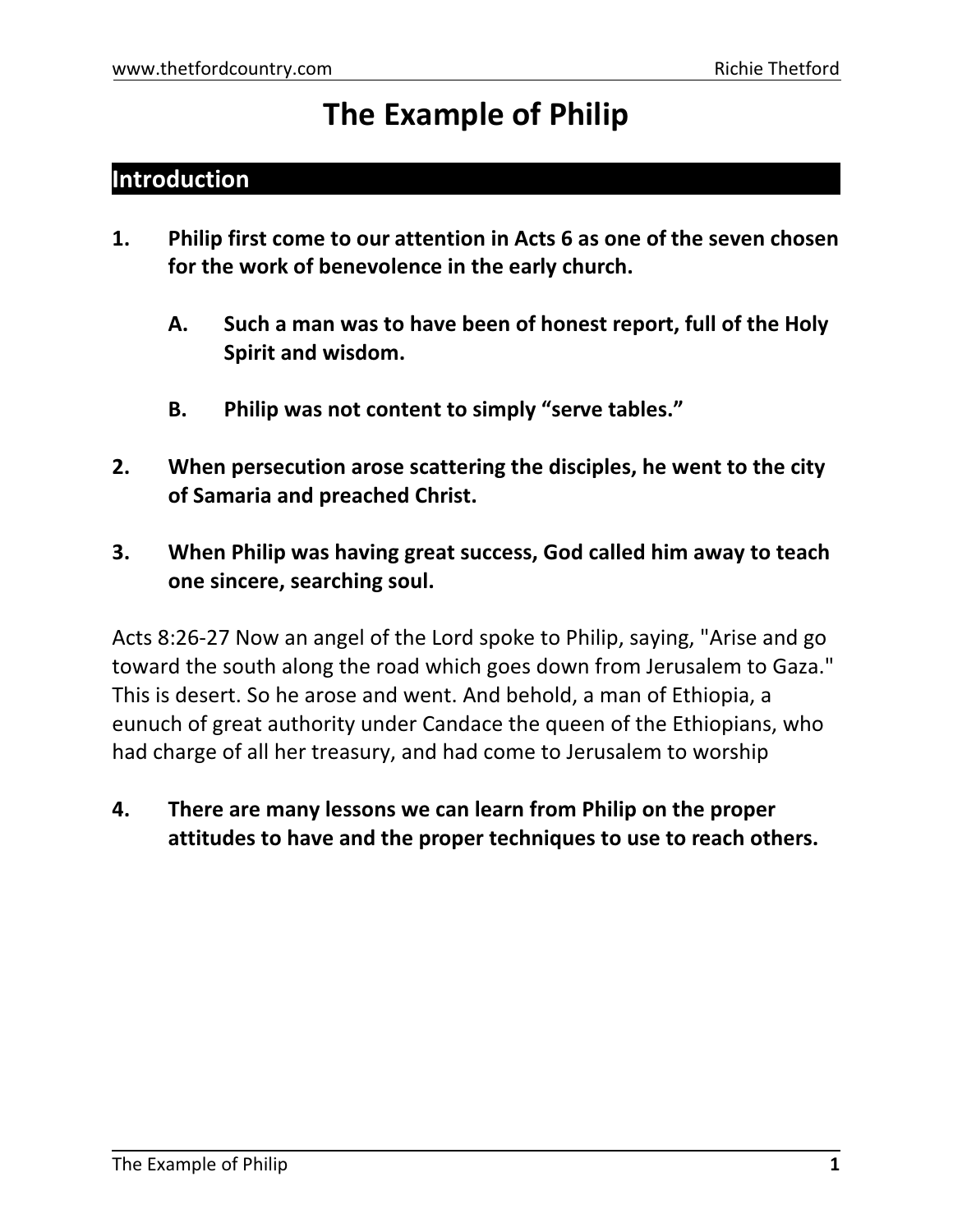### **Proper Attitudes to Reach Others**

- **1. Obedience**
	- **A. When God commanded Philip to leave Samaria and go to the road that led from Jerusalem to Gaza, he obeyed.**
		- **1) "He arose and went."**
		- **2) He obeyed God without question.**
		- **3) Even though he had great success in Samaria, when he was commanded to leave, he went.**
			- **a. It may have sounded somewhat strange and irrational.**
			- **b. He was a man who knew God's way was best.**
	- **B. If we are going to be effective workers for the Lord, we must be submissive.**
		- **1) We must, at all times and at all cost, be willing to do what God wants us to do not what we want to do.**
		- **2) The will of God must always take precedence over our will.**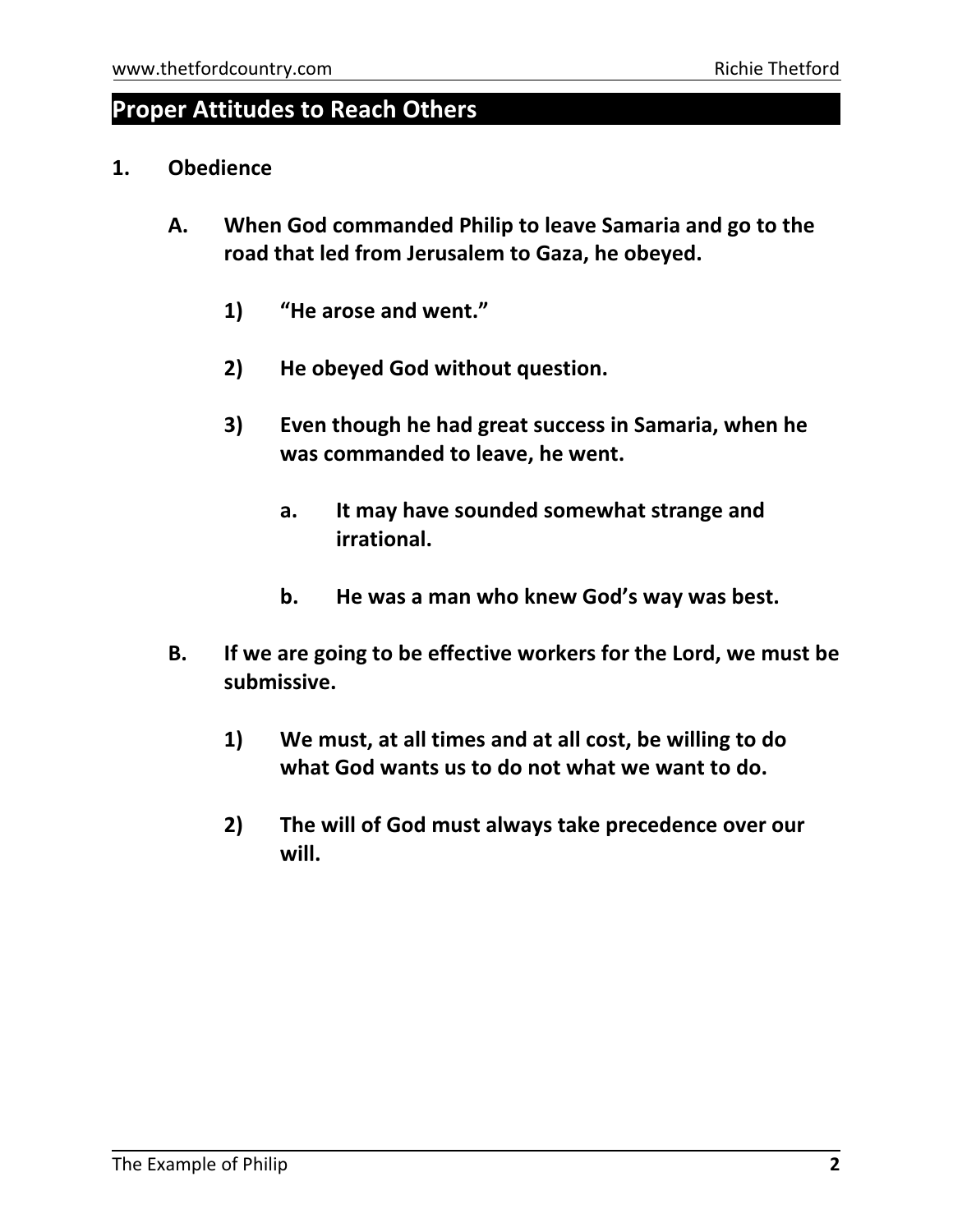- **2. A willingness to teach one as well as many.**
	- **A. God commanded Philip to leave the multitudes in Samaria and travel about 50 miles for one lost soul.**
		- **1) He was willing to travel that distance, more if necessary, to achieve God's mission.**
		- **2) Such dedication takes real love.**
		- **3) He, like Jesus, was willing to leave the crowds for one individual.**
	- **B. We must understand that one soul is a large enough crowd to be concerned about.**
	- **C. We must be willing to leave the "ninety-nine" and bring that one lost soul back into safety (Luke 15).**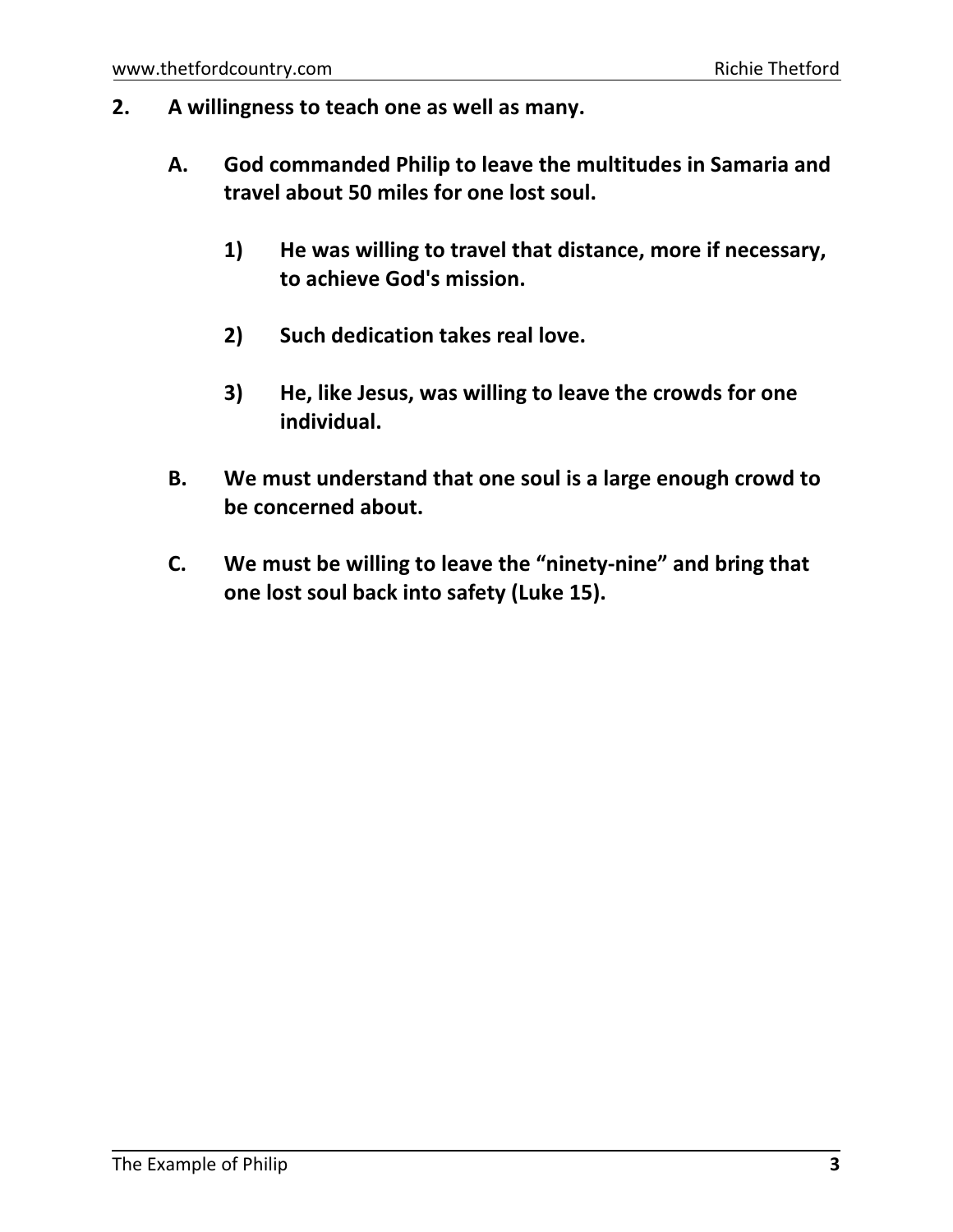#### **3. Unprejudiced**

**A. The Ethiopian, though a proselyte, was still considered an outcast in the full sense of the word.**

Deuteronomy 23:1 He who is emasculated by crushing or mutilation shall not enter the assembly of the LORD.

- **1) Since he was not entirely Jewish, he was in the same category as the Gentiles.**
- **2) No ordinary Jew would talk to him about his soul.**
- **3) It took a miracle for Peter to go into a Gentile's house and teach the gospel (Acts 10).**
- **4) Yet, without hesitation, Philip was willing to teach a Gentile (Acts 8:27).**
- **B. We must be like Philip.**
	- **1) We must be color-blind in doing personal evangelism.**
	- **2) We should look at the condition of the soul not the color of the skin or the size of the pocketbook.**
	- **3) Since neither God nor Christ shows partiality, why should we?**

Acts 10:34-35 Then Peter opened his mouth and said: "In truth I perceive that God shows no partiality. But in every nation whoever fears Him and works righteousness is accepted by Him.

> **4) All need salvation (Romans 3:23), therefore, all need the gospel, God's power to save. Romans 1:16**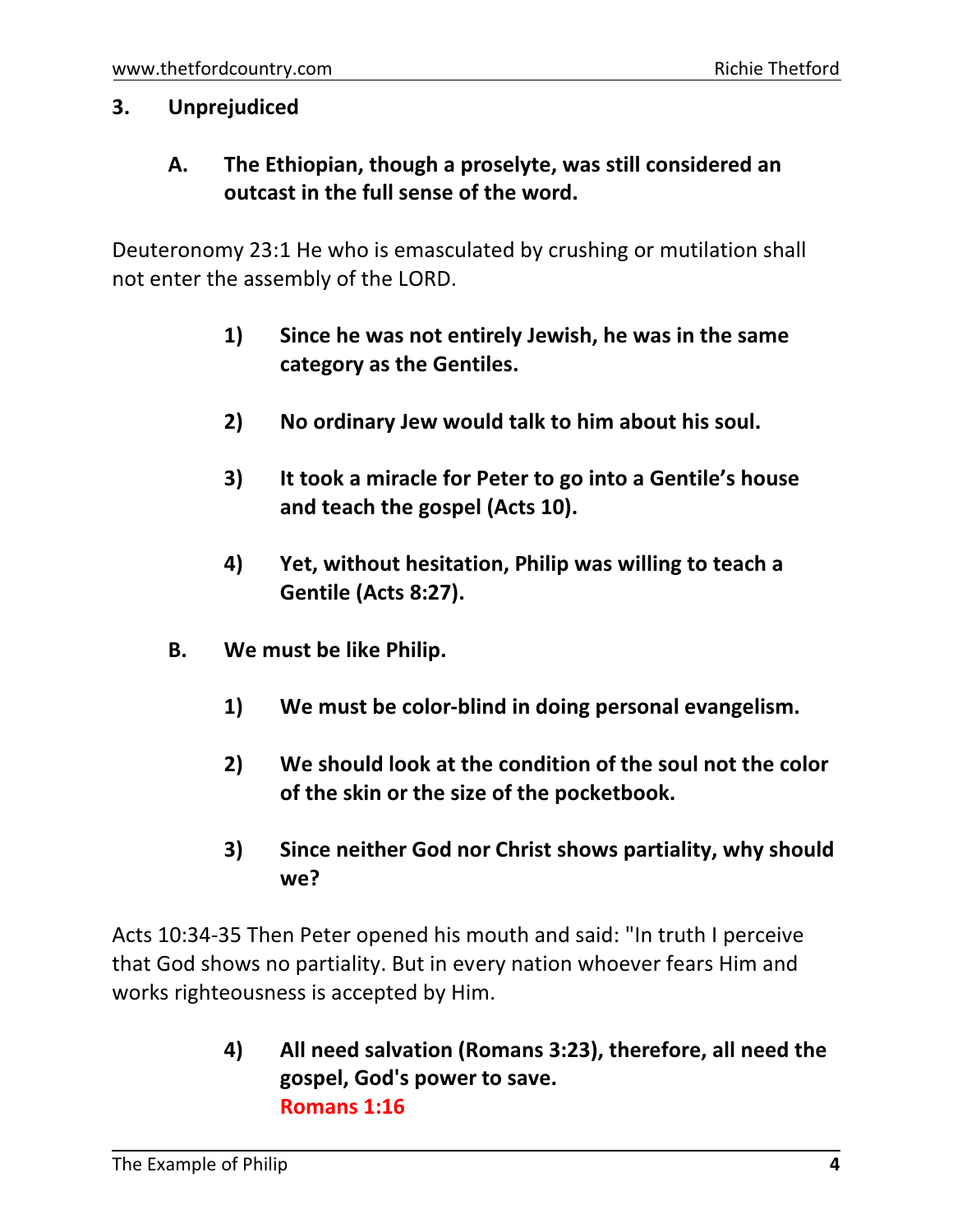#### **4. An urgency to reach others.**

**A. When the Spirit told Philip to join himself to the chariot, Philip "ran to him."**

Acts 8:29 Then the Spirit said to Philip, "Go near and overtake this chariot."

- **1) He knew the urgent need the man had.**
- **2) He did not waste time for there is none to waste.**
- **B. This kind of enthusiasm is desperately needed today.**
- **C. As the early church was very zealous when it came to soul-winning, we need to restore that same kind of zeal today.**

### **Proper Techniques**

**1. Ask questions.**

### **A. Philip asked the Ethiopian a question to get the discussion started.**

Acts 8:30 So Philip ran to him, and heard him reading the prophet Isaiah, and said, "Do you understand what you are reading?"

- **B. Not only did it serve as an "icebreaker," but also it showed a real concern.**
- **C. If we would do the same, we would win more souls to Christ.**
- **D. Questions arouse greater interest in study and discussion.**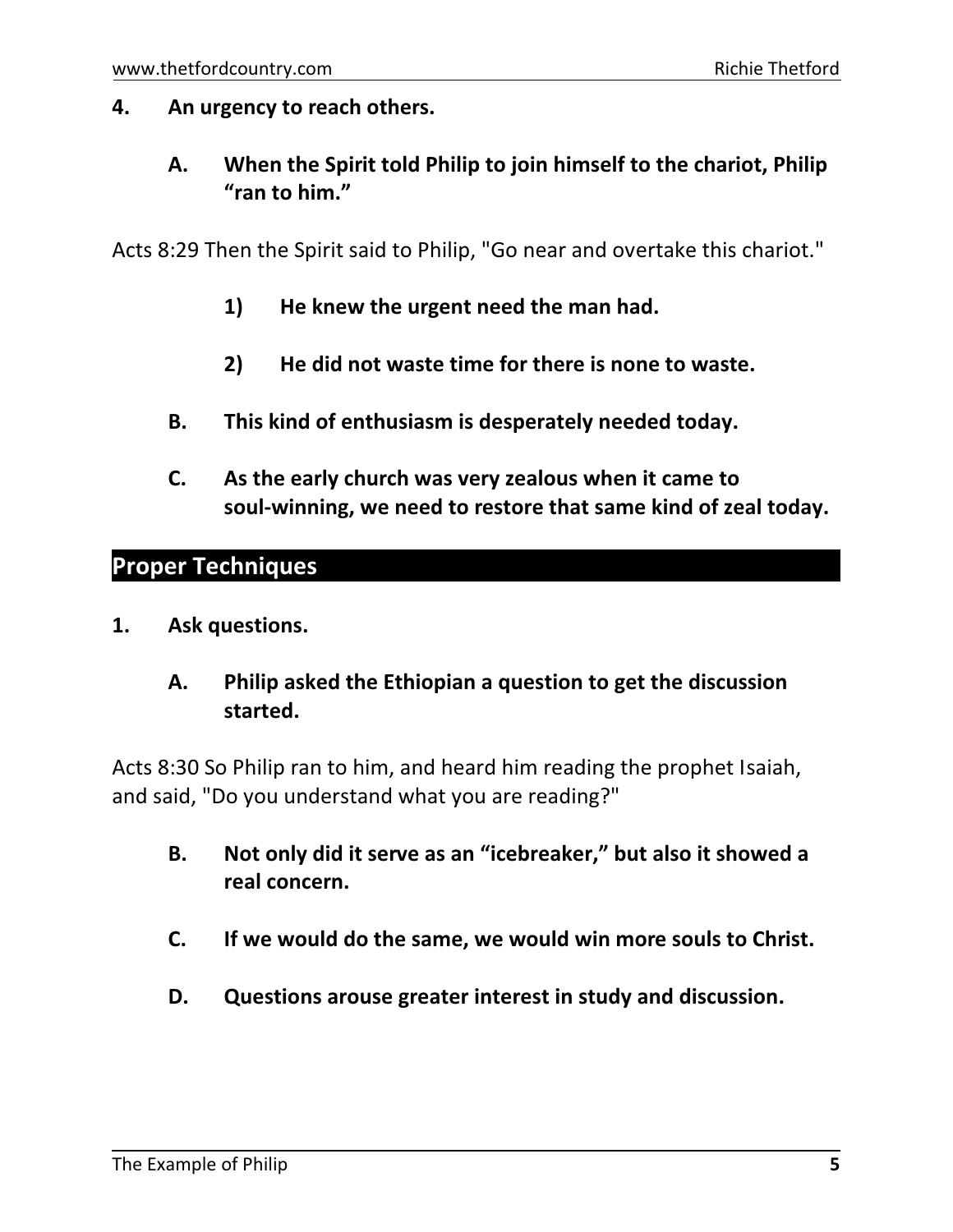- **2. Know and use the scriptures.**
	- **A. When the Ethiopian asked him about a certain passage in Isaiah, Philip knew to whom the Scripture referred. Acts 8:31-35**
	- **B. If we are to be effective teachers, we must know the Scriptures.**
		- **1) We cannot remain ignorant of God's word and expect to win souls. Hebrews 5:11-14**
		- **2) Only the word of God can bring about salvation.**

John 8:32 And you shall know the truth, and the truth shall make you free."

Romans 10:17 So then faith comes by hearing, and hearing by the word of God.

#### **James 1:21**

- **3. Preach Jesus.**
	- **A. After reading Isaiah 53, Philip began to preach "Jesus" to the Ethiopian (Acts 8:35).**
	- **B. We are not to teach opinions, think so's, and feelings.**
	- **C. The only message that can save is "Jesus" for He alone has the words to eternal life. John 14:6 Acts 4:12**
	- **D. Jesus is to be our drawing power and His word our message.**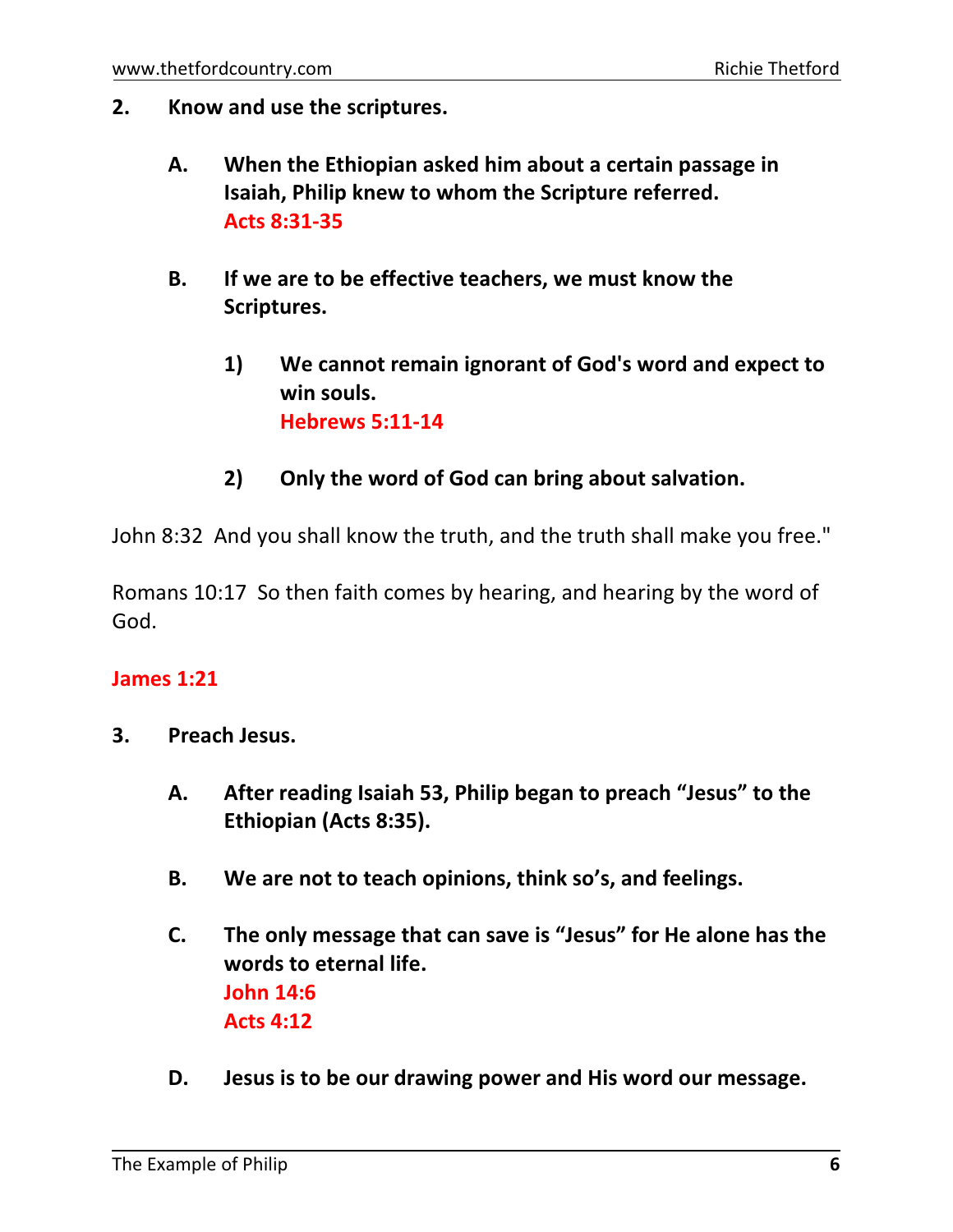- **4. Look for more opportunities.**
	- **A. Philip was not content in winning just one soul to Christ.**
		- **1) After baptizing the Ethiopian, he went on his way preaching to others (Acts 8:40).**
		- **2) If we are going to be successful "fishers of men" we must cast our nets again and again.**

### **Conclusion**

- **1. We need more "Philips." We all need to be more like Philip.**
- **2. He may not have been an apostle or as famous as Paul or Peter but he was a dedicated, effective servant of Jesus.**
- **3. We too can be and must be effective workers for the Lord.**